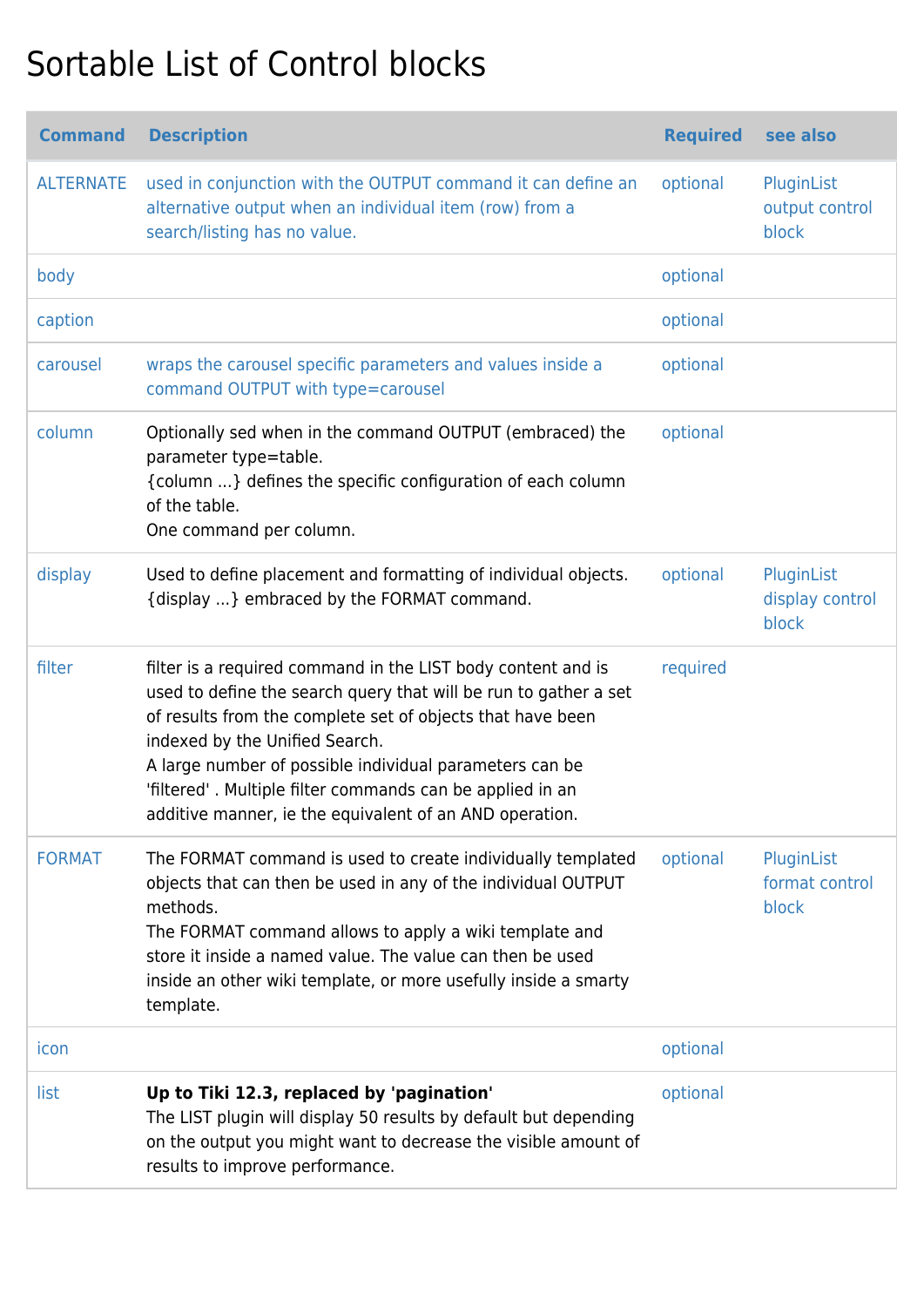## Sortable List of Parameters

| <b>Parameter</b> | <b>Command</b>   | <b>Description</b>                                                                                                                                                                                                                    | <b>Version</b> |
|------------------|------------------|---------------------------------------------------------------------------------------------------------------------------------------------------------------------------------------------------------------------------------------|----------------|
| categories       | filter (inline)  | Match on the object's directly associated categories.                                                                                                                                                                                 |                |
| code             | display (inline) |                                                                                                                                                                                                                                       |                |
| content          | filter (inline)  | Full text search on all of the object's content<br>Additional field argument can be provided to search for other<br>fields instead of the default ones.                                                                               |                |
| contributors     | filter (inline)  | user login to search for as the contributors for the content                                                                                                                                                                          |                |
| deepcategories   | filter (inline)  | Match on the object's categories or their parents, providing<br>deep searching.                                                                                                                                                       |                |
| editable         | display (inline) | editable=inline will set the field to be editable online.<br>required: "Inline editing (found in trackers)" and column should<br>be set to mode=raw.                                                                                  | 11.x           |
|                  |                  | example:<br>{column label="First Name" field="firstName" mode=raw}<br>{FORMAT(name="firstName")} {display<br>name="tracker_field_firstName" format=trackerrender<br>editable=inline}{FORMAT}                                          |                |
| excludeParents   | display (inline) |                                                                                                                                                                                                                                       |                |
| favorite         | filter (inline)  | Show only the favorited objects of a certain user.                                                                                                                                                                                    |                |
| field            | column (inline)  | name of the field(s) of this column<br>corresponds (must be identical) with the parameter "name" of<br>the command "FORMAT"                                                                                                           |                |
| field            | filter (inline)  | to search trackers (for type=trackeritem, specify field; for<br>instance, for tracker field "Foo Bar" with permanent name<br>"foobar", you need to write field=tracker id foobar)<br>object type to filter, example: field=tracker id |                |

## Sortable List of Values